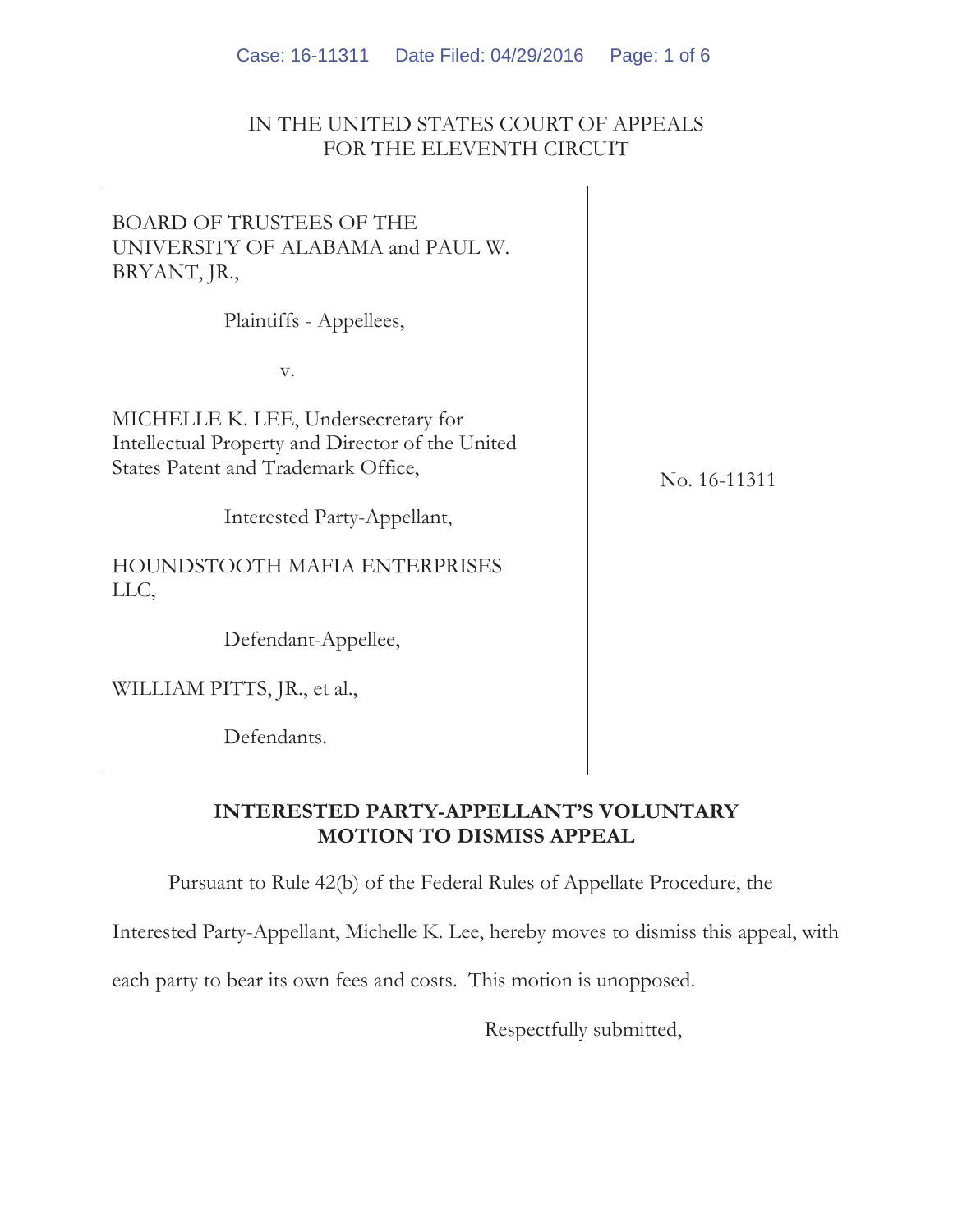s/ Mark R. Freeman MARK R. FREEMAN (202) 514-5714 Attorney Civil Division, Appellate Staff U.S. Department of Justice 950 Pennsylvania Ave., N.W., Rm. 7228 Washington, D.C. 20530

APRIL 2016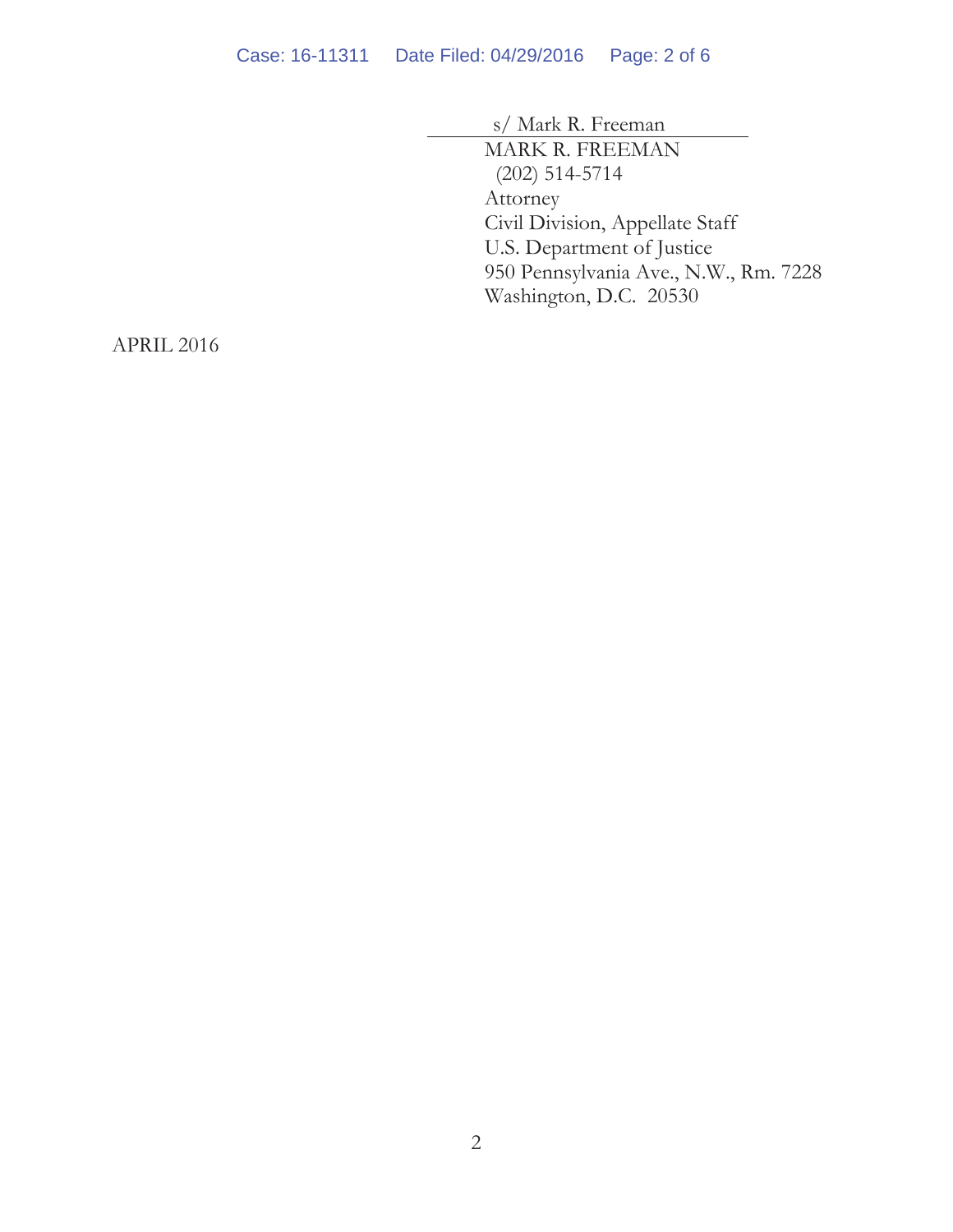### **IN THE UNITED STATES COURT OF APPEALS FOR THE ELEVENTH CIRCUIT**

BOARD OF TRUSTEES OF THE UNIVERSITY OF ALABAMA and PAUL W. BRYANT, JR., Plaintiffs-Appellees,

v.

MICHELLE K. LEE, Undersecretary for Intellectual Property and Director of the United States Patent and Trademark Office,

Interested Party-Appellant,

HOUNDSTOOTH MAFIA ENTERPRISES LLC,

Defendant-Appellee,

WILLIAM PITTS, JR., et al.,

Defendants.

No. 16-11311

### **INTERESTED PARTY-APPELLANT'S RULE 26.1 CERTIFICATE OF INTERESTED PERSONS**

Pursuant to Eleventh Circuit Rule 26.1-1(a)(2), undersigned counsel certifies

that the following persons have an interest in the outcome of this appeal:

Blackburn, Christopher

Board of Trustees of the University of Alabama

Bolden, Scott

Bryant, Jr., Paul W.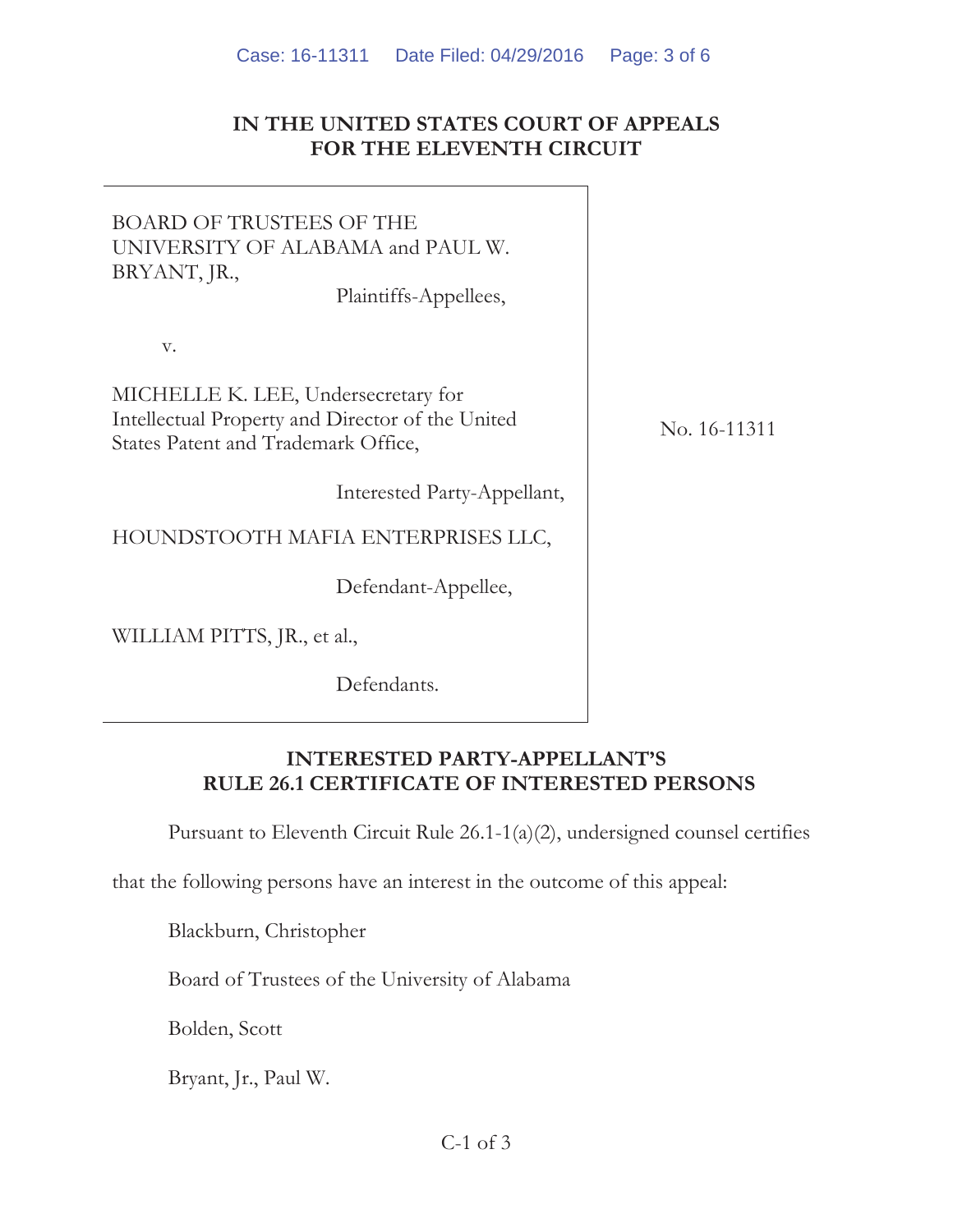*Board of Trustees of the Univ. of Ala. v. Lee,* No. 16-11311 (11th Cir.) *Page: 4 of 6* 

Casagrande, Thomas L.

Cheek, Jason R.

Chollet, Nichole Davis

Fargo, John J.

Freeman, Mark R.

Hargrove, Travis Carlisle

Henn, Jr., R. Charles

Hickman, Benjamin T.

Hieber, Christina J.

Houndstooth Mafia Enterprises LLC

Krause, Thomas W.

Lee, Michelle K.

Mizer, Benjamin C.

Pitts, Jr., William

Judge R. David Proctor

Spearing, Michael I.

United States Patent and Trademark Office

Vance, Joyce White

Respectfully submitted,

s/ Mark R. Freeman

C-2 of 3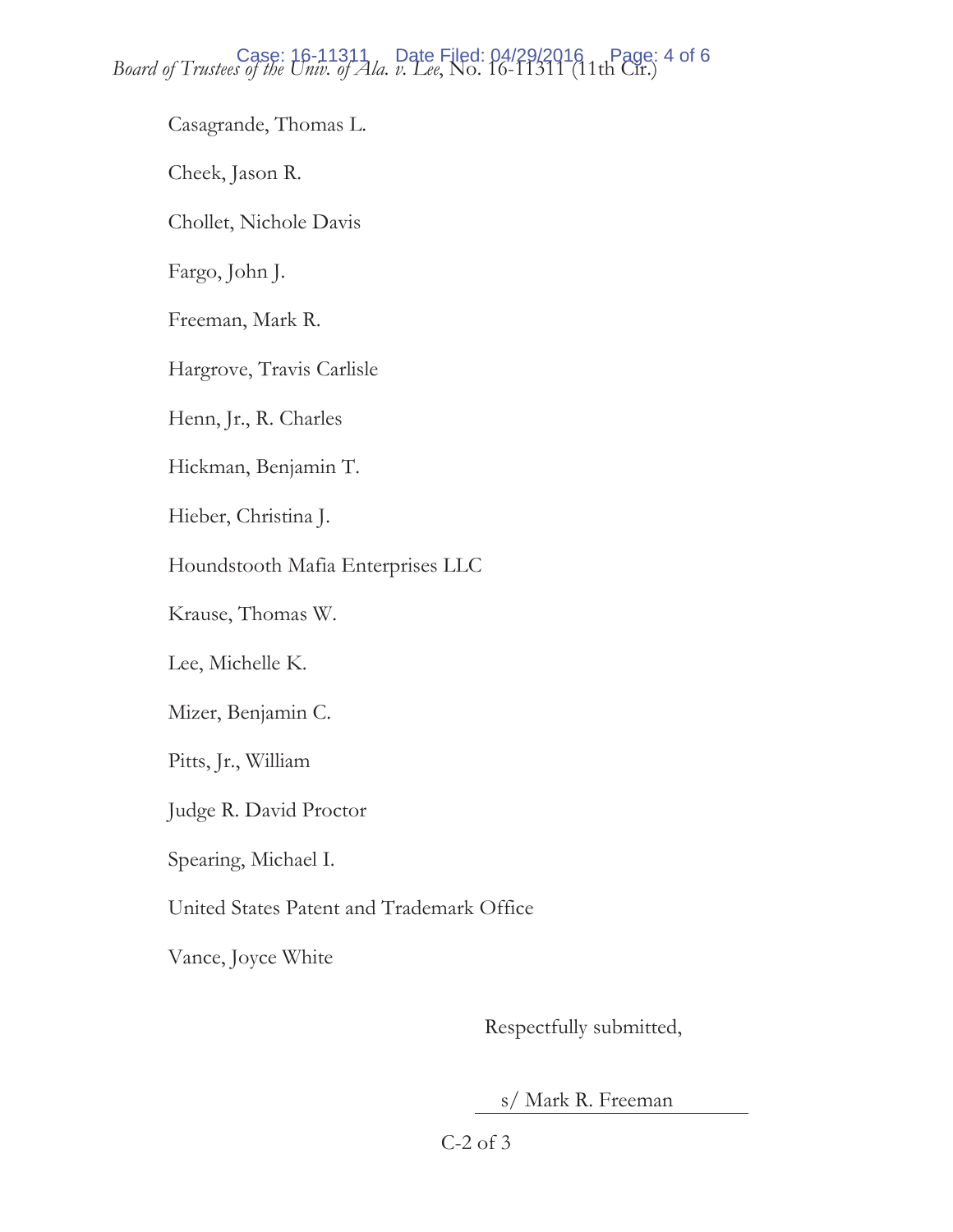*Board of Trustees of the Univ. of Ala. v. Lee,* No. 16-11311 (11th Cir.) Page: 5 of 6

 MARK R. FREEMAN (202) 514-5714 Attorney Civil Division, Appellate Staff U.S. Department of Justice 950 Pennsylvania Ave., N.W., Rm. 7228 Washington, D.C. 20530

APRIL 2016